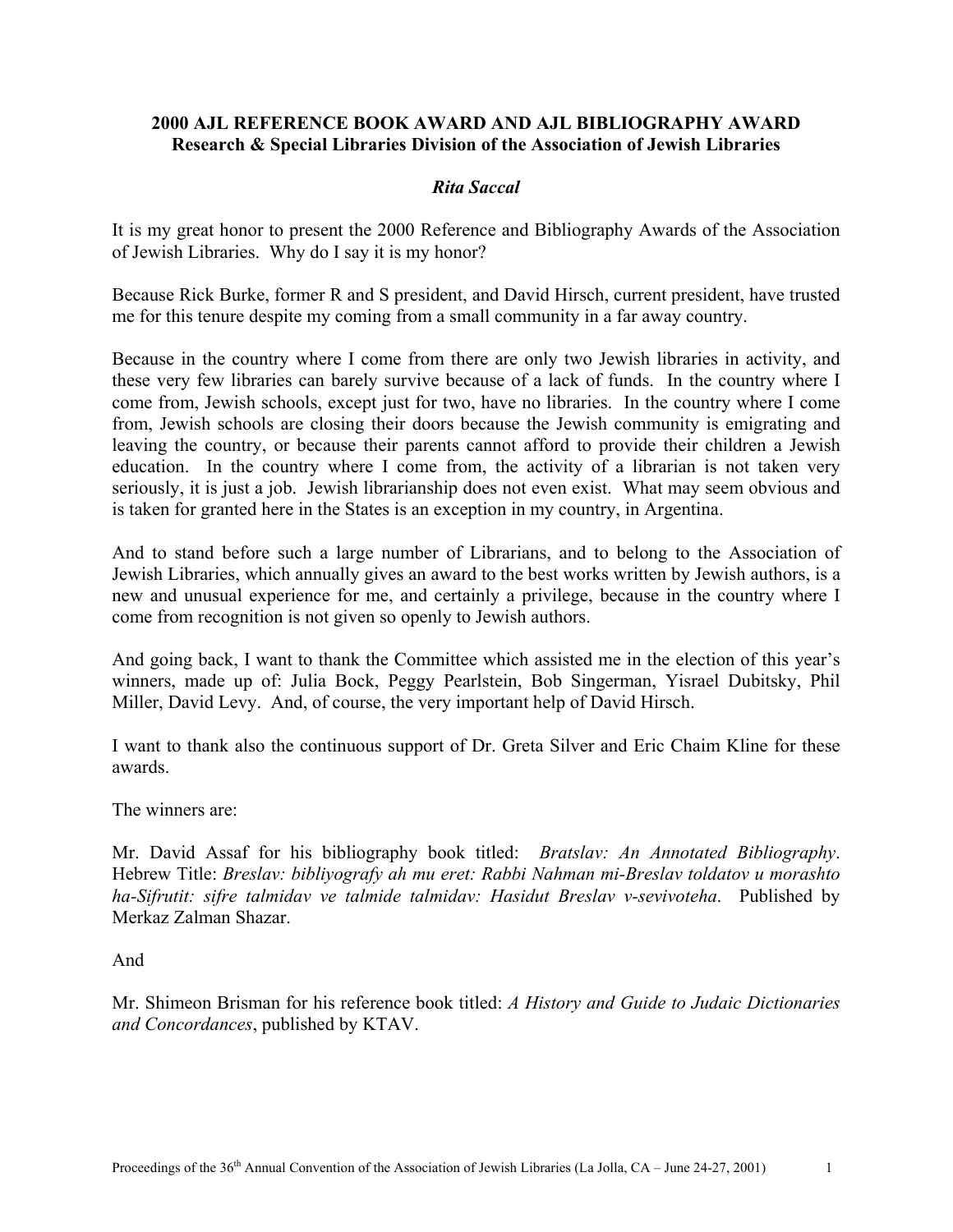Unfortunately the authors have not been able to attend this convention to receive their awards. Therefore, we invite Mr. David Hirsch, who will be giving an introduction on Mr. Brisman's activities, and Dr. Bella Hass Weinberg, who will be representing Mr. Shimeon Brisman and accepting his award.

Afterwards, I will be back with you, providing a short introduction of Mr. Assaf's activities and Mr. David Hirsch will read his acceptance speech.

Thank you very much.

## **2000 AJL REFERENCE BOOK AWARD Research & Special Libraries Division of the Association of Jewish Libraries**

 $\mathcal{L}_\text{max}$ 

# *HISTORY AND GUIDE TO JUDAIC DICTIONARIES AND CONCORDANCES*  **by SHIMEON BRISMAN**

**\_\_\_\_\_\_\_\_\_\_** 

Brisman, Shimeon. *History and Guide to Judaic Dictionaries and Concordances.*  Hoboken, NJ: Ktav Publishing House, 2000. xxiii, 337 p. (His *Jewish Research Literature*, vol. 3, part 1). ISBN: 0881256587.

 $\frac{1}{2}$ 

# **PRESENTATION OF AWARD TO SHIMEON BRISMAN**

# *David G. Hirsch*

This year's Reference Award goes to Shimeon Brisman for his latest book: *A History and Guide to Judaic Dictionaries and Concordances,* published by KTAV in Hoboken, NJ in 2000. This is a special honor for me as a UCLA librarian, because the awardee, Shimeon Brisman was Judaica librarian at UCLA from 1962-1988 and it is he who deserves the credit for building UCLA's Judaica collection. Unfortunately, I have never had the pleasure of meeting him.

Shimeon Brisman was born in 1920 in Suraz (Poland). He studied in Hebrew schools and rabbinic seminaries. He spent the years of World War II in Lithuania, Russia, Japan and Shanghai (China). During the same period he studied and received degrees in Rabbinics and Yiddish literature. He arrived in the United States in 1947. He worked in libraries in New York and in Los Angeles and engaged in the book business and in preparing and editing works for publication. He began his appointment as Near Eastern Cataloger in the UCLA Library August 1, 1962.

He eventually was appointed as Hebraica-Judaica Bibliographer and was the only full-time bibliographer at UCLA at that time who was also responsible for the cataloging of the books and periodicals which he acquired. Miriam Lichtheim, Near Eastern Bibliographer at the time,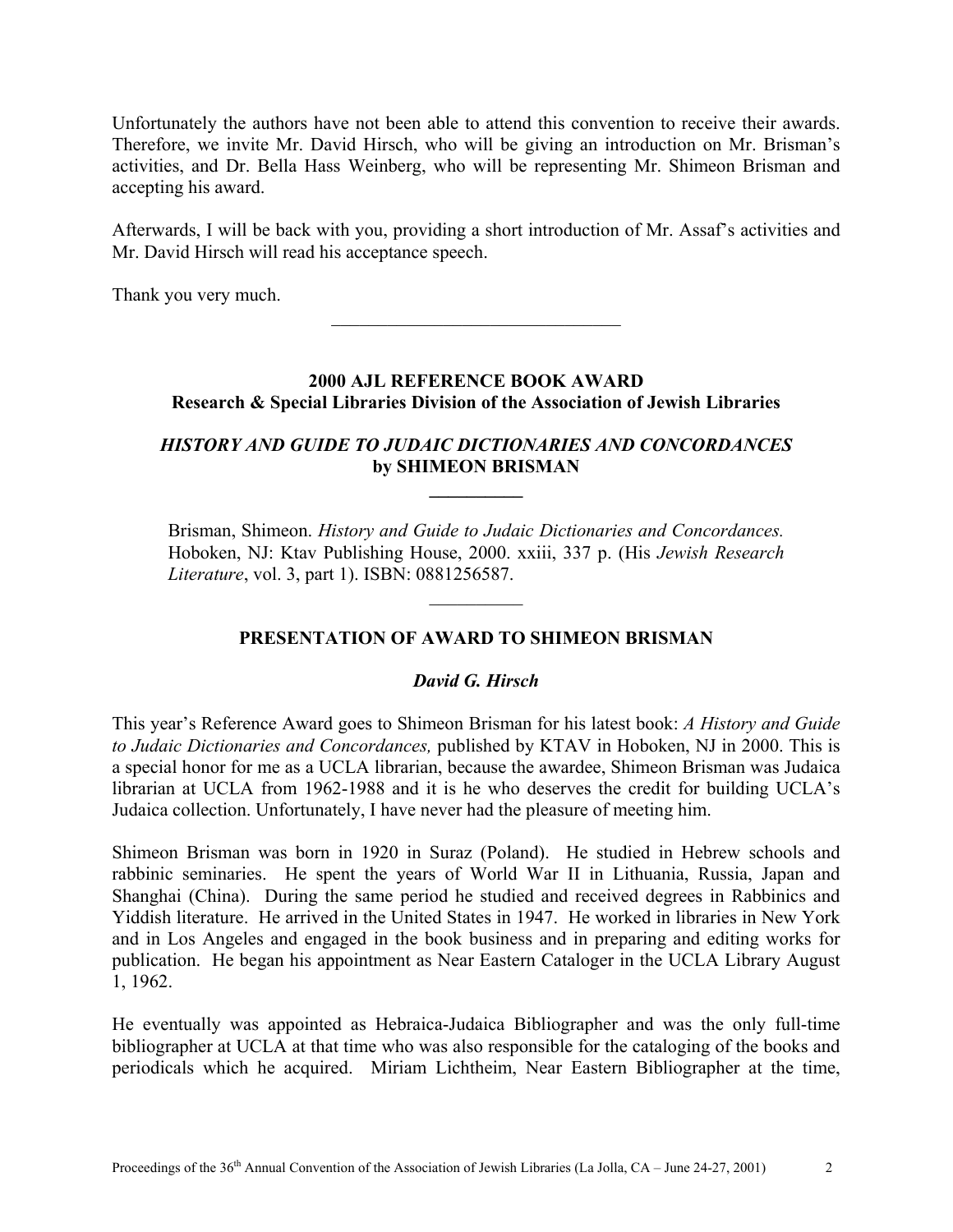considered Mr. Brisman a scholar and someone who did the work of two full-time professionals. She evaluated his skill in building up the Judaica-Hebraica collection as phenomenal.

Mr. Brisman's negotiating skills played a pivotal role when he was sent to Jerusalem to purchase the Bamberger & Wahrman Bookstore collection of 33,000 volumes of antiquarian Judaica, which became the nucleus of UCLA's Theodore E. Cummings Collection of Judaica and Hebraica. He was also instrumental in acquiring several important manuscript collections and early Italian Hebrew books.

Mr. Brisman's working title was changed to Jewish Studies Bibliographer effective August 1, 1970. As Page Ackerman, Associate University Librarian, expressed in an item for the Library Newsletter, "He now functions not only as cataloger, but also as bibliographer, lecturer, and reference resource person in the general field of Jewish Studies."

Robert Vosper, UCLA's University Librarian, wrote in a memo to Vice Chancellor Saxon in September 1971 in which he was requesting approval for a research and study leave for Mr. Brisman for academic year 1972/73: "We brought Mr. Brisman here in 1962 … In 1956 I understand we had only one Hebrew book in the collections, and by 1962 the growth had only been modest. As of today we are approaching 100,000 carefully selected volumes and do in fact have a solid basis for graduate instruction and research."

Mr. Brisman interpreted his main role to be the establishment of UCLA as one of the important scholarly resources in the world for the study of Hebraica and Judaica. He centered his activities primarily in the areas of acquisitions and cataloging. He was successful in the acquisition of a number of collections of special significance. He established the exchange of institutional materials with a number of major academic institutions. He had several academic leaves of absence in order to pursue scholarly endeavors and gather material for books published. He appeared in interviews and in write-ups related to UCLA's Jewish Studies Collection. UCLA made front page news with the Cummings Collection. In 1967, he proposed to the Department of Near Eastern Languages and Cultures that they establish classes in Hebrew Bibliography and Methods of Research for their graduate students. He was appointed lecturer of this program.

Nearly thirty years ago, in 1972, Mr. Brisman received a Sir Simon Marks Fellowship from the Los Angeles Jewish Community Foundation to spend a year in Jerusalem in order to work on his first book. The result of this one-year study was an "Experimental Edition" of his *Jewish Research Literature: History and Guide*. During the next several years he rewrote and expanded the volume and published it in 1977 under the title, *A History and Guide to Judaic Bibliography*. This volume, along with his second work, *A History and Guide to Judaic Encyclopedias and Lexicons*, are standard works for students and scholars interested in the field and are used in the training of Judaica librarians in this country and abroad, especially in Israel.

Mr. Brisman retired from UCLA on July 1, 1988 and moved to Brooklyn where he has continued his scholarly activities including the publishing of this third volume in the series, *Jewish Research Literature.* I will look forward to meeting him personally at a future award presentation.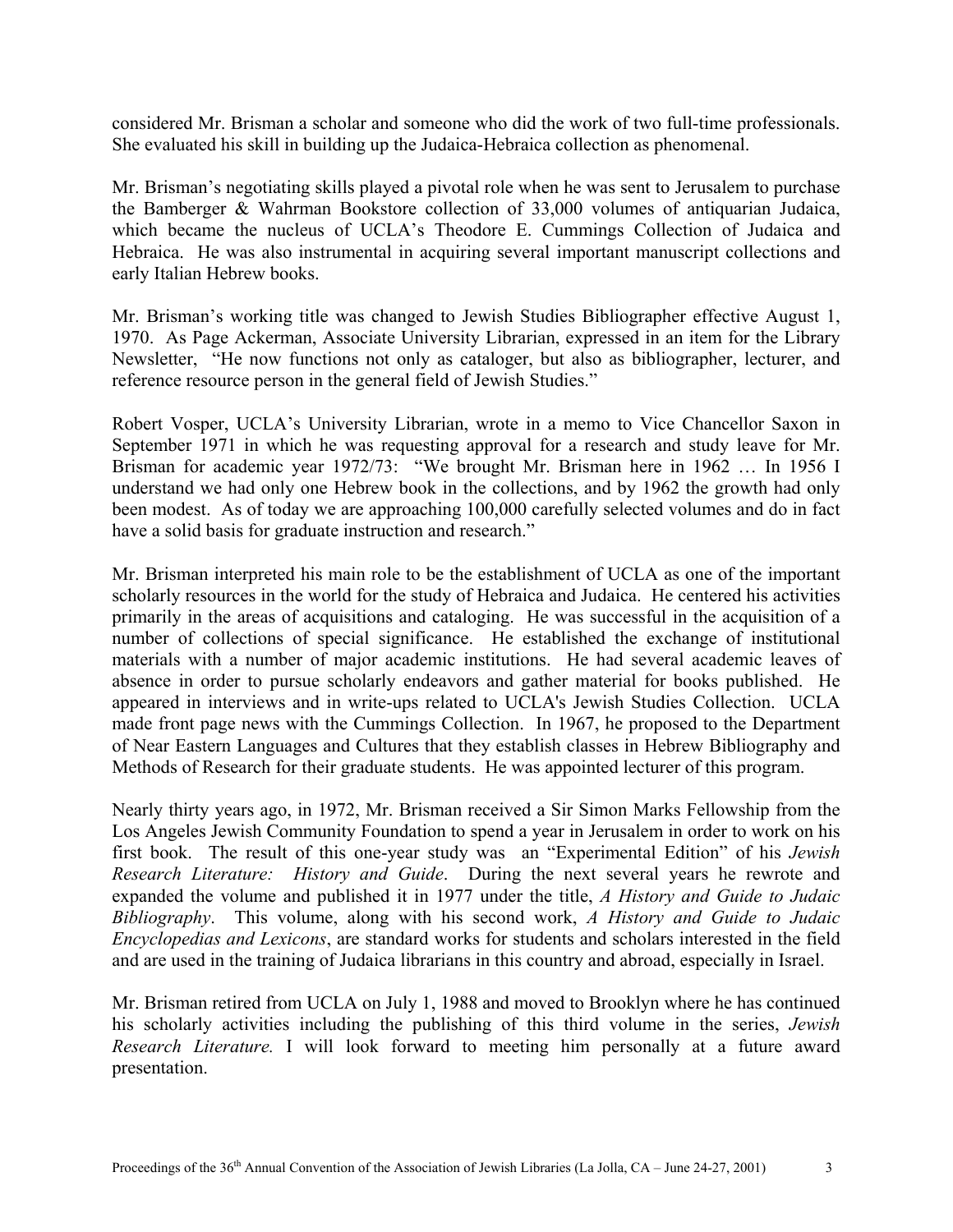I would now like to call upon Dr. Bella Hass Weinberg, Professor of Library and Information Science at St. John's University, who will accept this award on behalf of Shimeon Brisman.

 $\frac{1}{2}$ 

# **ACCEPTANCE SPEECH OF SHIMEON BRISMAN**

#### *Read by Bella Hass Weinberg, with Comments*

When Shimeon Brisman asked me to deliver his acceptance speech for the Reference Book Award, I felt honored. I had been privileged to receive advance copies of several chapters of the award-winning book, *History and Guide to Judaic Dictionaries and Concordances,* and I have cited it in several papers on the history of indexes (Weinberg, 1999; 2000a; 2000b).

Dr. Brisman sent me an acceptance speech consisting of two paragraphs, and authorized me to add to his remarks. The first paragraph provides the background of the series of which the award-winning book is part:

The publication of the *Jewish Research Literature* volumes has a history of about half a century. In order to collect materials pertaining to Jewish research and reference works, I began in the late 1950's a systematic examination of Judaic periodicals and monographs published in various languages during the last two centuries. The accumulated materials, gleaned from literally thousands of volumes, later became the basis of a course in Hebrew Bibliography and Methods of Research given to graduate students in the Near Eastern Languages Department of the University of California, Los Angeles. The enthusiastic interest expressed by the students at each offering of the course demonstrated convincingly the validity of my efforts. Thus came into being the idea of converting the storehouse of collected materials, the bits and pieces, into a homogeneous work divided into three volumes, each devoted to a single subject: Bibliography, Encyclopedias, Language Dictionaries.

The notes to volume 3 constitute an index to the multilingual literature on Jewish linguistic reference works. This brings to mind an observation that Dr. Brisman made on my draft manuscript on early Hebrew citation indexes (Weinberg, 1997). Writing for American information scientists, I had cited recent English-language sources to document points about the printing of the Talmud. Dr. Brisman gently chided me, "You should cite the original Hebrew sources," and I accepted his *mussar*.

The award-winning book is not a dry annotated bibliography; it is full of human interest. Here is an excerpt from the chapter on medieval Hebrew lexicography (p. 8):

Menahem's relationship with Hisdai came to an end during the 1960s. . . . According to Menahem, a group of people, instructed by Hisdai, entered his home on a Sabbath day, destroyed the house that he had inherited from his parents, tore up garments, and plucked his hair. He also alluded to being imprisoned by them.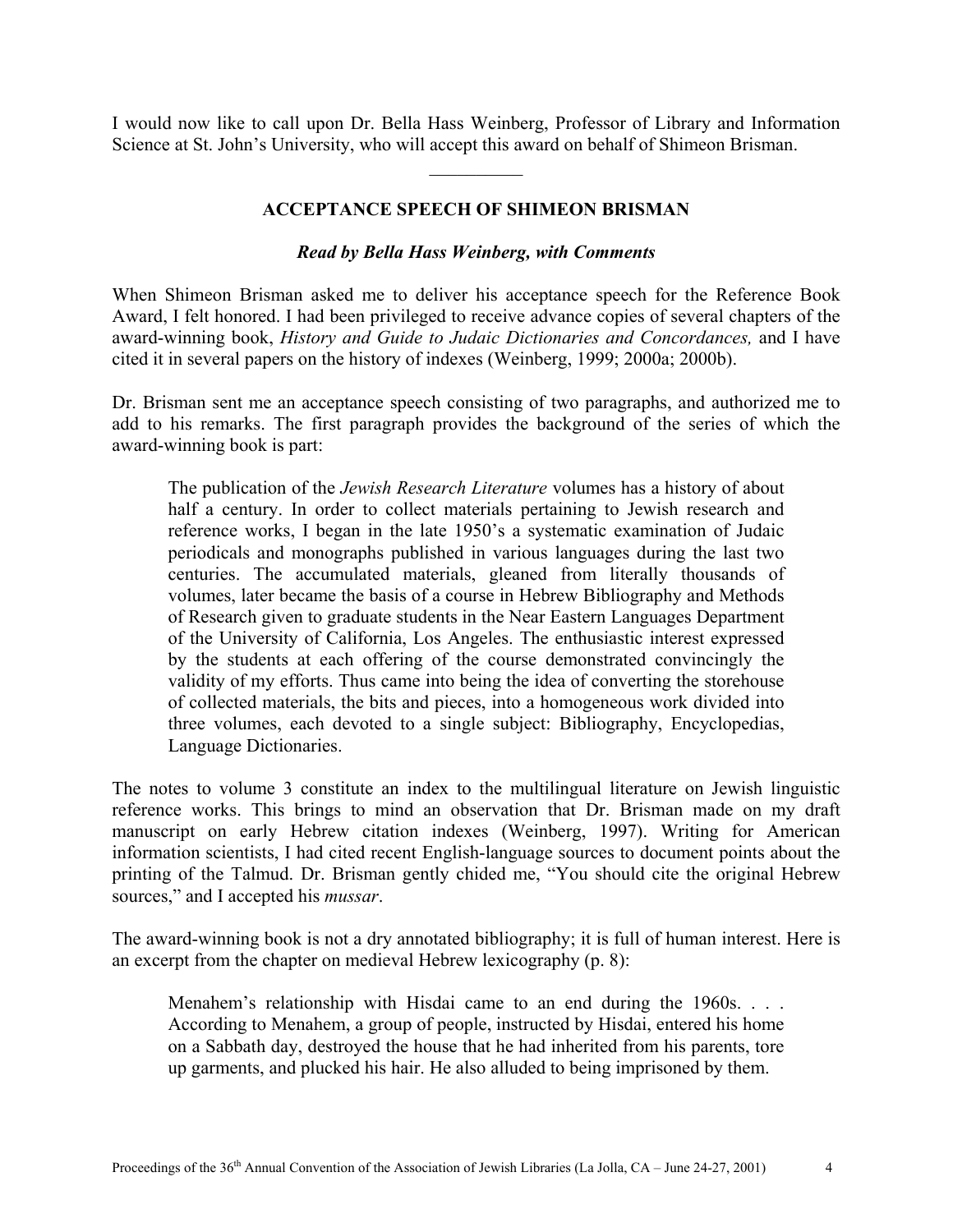I don't watch television, but it sounds like something straight out of *The Sopranos*! And if you think flaming was invented on the Internet, listen to this (p. 9):

Menahem was the older of the two but Dunash was lecturing him in the manner of teacher to pupil. He was accusing him in offering wrong biblical interpretations (". . . he corrupted the hearts of people . . . How well would it have been if he would have kept silent and would not have placed traps of thorns . . . at the feet of the students . . ."). He went so far as to urge the total destruction of Menahem's writings ("It would have been better for him to hide his books in graves").

As I was reading this chapter, I said to my husband, "I would have liked to live in the  $10<sup>th</sup>$ century, in the age of the Hebrew grammar wars." Gerard responded, "One problem for you- there was no air conditioning then!" This leads to my theory of the invention of Hebrew vowel points, developed last summer in Israel. I believe that the Masoretes in Teveryah got the idea for Hebrew dots from the beads of sweat that fell from their foreheads onto their manuscripts. Hebrew vowel points could not have been invented here in San Diego with its perfect weather year-round.

Hebrew grammar is germane to Romanization. Zachary Baker (1989) observed in his review of volume two of Dr. Brisman's series (1987) that a popular Romanization scheme was employed. Perhaps because of Zak's review, Dr. Brisman switched to Library of Congress Romanization in volume 3. As I read through the draft chapters, I noticed a few errors in subtle points of LC Romanization, such as *patah genuvah*, as well as some English sentences that could be polished. I wanted to show my appreciation to Dr. Brisman by copyediting his manuscript. But it took me several months to get around to this, between my day job and editing *Judaica Librarianship*. After I finally sent off the edited chapters, Dr. Brisman wrote, "Thank you, but the manuscript has already been submitted to the publisher!" And so I feel responsible for any errors in Hebrew or English grammar that may remain in the book!

Let me take this opportunity to thank Dr. Brisman for serving as Consulting Editor for the APPROBATIONS column of *Judaica Librarianship* since its inception in 1983.

The second paragraph of his letter states:

The present volume, the third in the series, entitled *History and Guide to Judaic Dictionaries and Concordances*, had to be divided into two parts due to the multiple topics covered in the work. It is my hope that Part Two will become available to the interested reader in the near future.

I am really looking forward to Part Two, because it will deal with Hebrew concordances, the subject of my current research, as well as citation indexes. I shared my findings on the latter genre with Dr. Brisman, and I am excited that he plans to include some of them in the book.

Let me remind you that volume 2, *A History and Guide to Judaic Encyclopedias and Lexicons*, also won the Reference Book Award. You can retrieve Dr. Brisman's acceptance remarks as well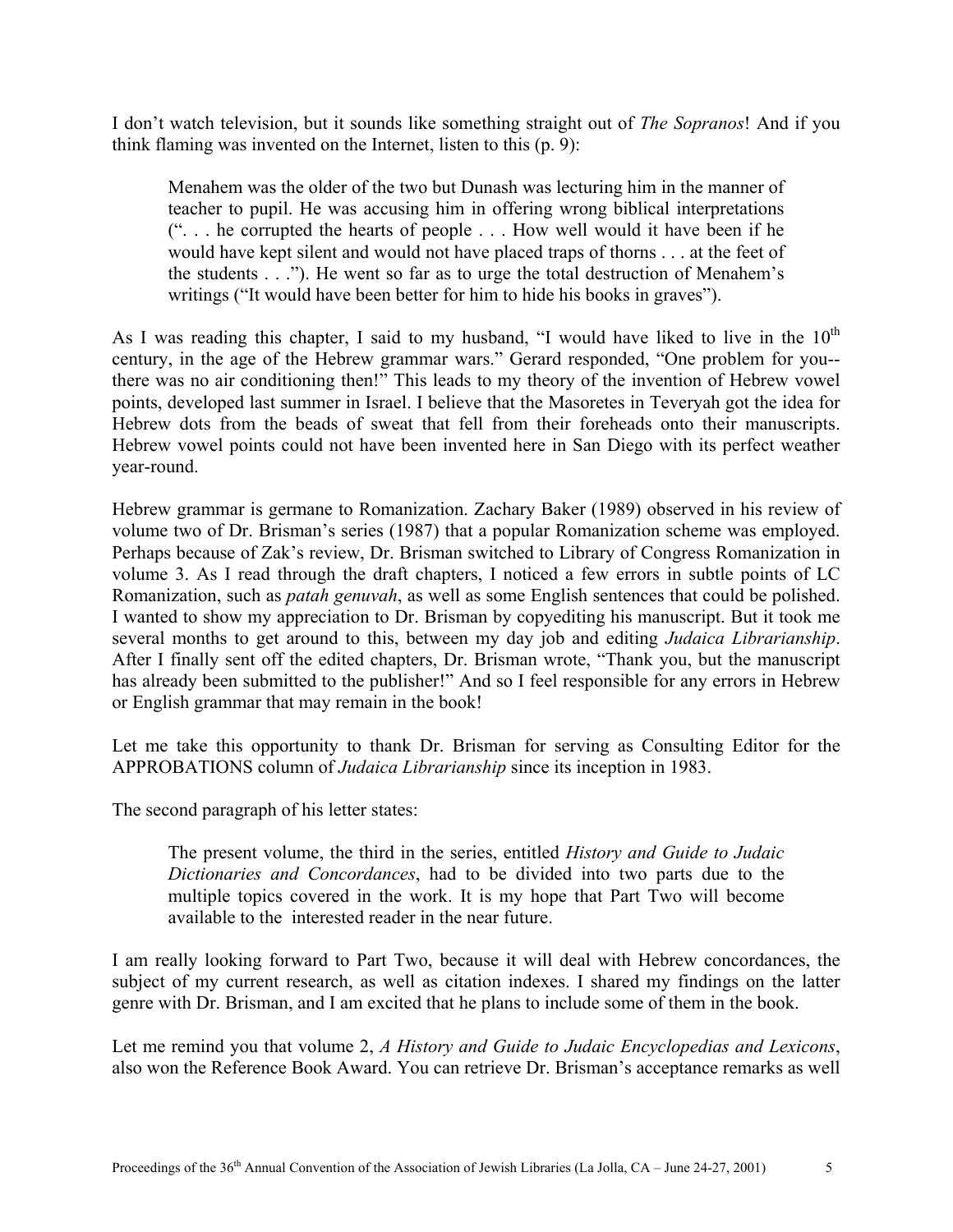as Zachary Baker's review through the cumulative index to *Judaica Librarianship* (2000), in print and on the Web.

I'm sure volume 1 (Brisman, 1977) would have won the award as well, but it was published in 1977, before the Reference Award was established. If memory serves, I proposed this award at an AJL Council Meeting in the 1980s, by broadening Brad Sabin Hill's suggestion for a Bibliography Award.

I hope that the next volume in Dr. Brisman's series will also win the Reference Award, and if he asks me to read his acceptance speech, it will be my pleasure to do so again. Thank you.

**References** -- *by Dr. Bella Hass Weinberg:* 

 $\frac{1}{2}$ 

Baker, Zachary (1989). Review of: Brisman, Shimeon*. A History and Guide to Judaic Encyclopedias and Lexicons. Judaica Librarianship* vol. 4 no. 2 (Spring 1988-Winter 1989), pp. 140-143.

Brisman, Shimeon (1977). *A History and Guide to Judaic Bibliography*. Cincinnati: Hebrew Union College Press. (Bibliographica Judaica, 7; *His* Jewish Research Literature, vol. 1).

Brisman, Shimeon (1987). *A History and Guide to Judaic Encyclopedias and Lexicons*. Cincinnati: Hebrew Union College Press. (Bibliographica Judaica, 11; *His* Jewish Research Literature, vol. 2).

*Judaica Librarianship* (2000). *Cumulative Index to Volumes 1-10*, under the direction of Bella Hass Weinberg, Editor. New York: Association of Jewish Libraries. Also available: **http://www.jewishlibraries.org/**ajlweb/PUBLICATIONS\_FILES/JL\_FILES/JLIndex

Weinberg, Bella Hass (1997). The Earliest Hebrew Citation Indexes*. Journal of the American Society for Information Science*, vol. 48 no. 4, pp. 318-330. Reprinted with a postscript in *Historical Studies in Information Science*, ed. by Trudi Bellardo Hahn and Michael Buckland. Medford, NJ: Published for the American Society for Information Science by Information Today, 1998, pp. 51-64.

Weinberg, Bella Hass Weinberg (1999). Indexes and Religion: Reflections on Research in the History of Indexes. *The Indexer* vol. 21 no. 3, pp. 111-118.

Weinberg, Bella Hass (2000a). The Structures of Early Hebrew Reference Books: Canonical, Alphabetical, Classified. *Proceedings of the 34th Annual Convention of the Association of Jewish Libraries, Boca Raton, FL, 1999.* New York: Association of Jewish Libraries, pp.120-128.

Weinberg, Bella Hass (2000b). Who Invented the Index? An Agenda for Research on Information Access Features of Hebrew and Latin Manuscripts. Slide-lecture presented at the 66th IFLA General Conference, Jerusalem, Aug. 17, 2000. (The title page of Dr. Brisman's award-winning book is reproduced on one of the transparencies. Photocopies of the presentation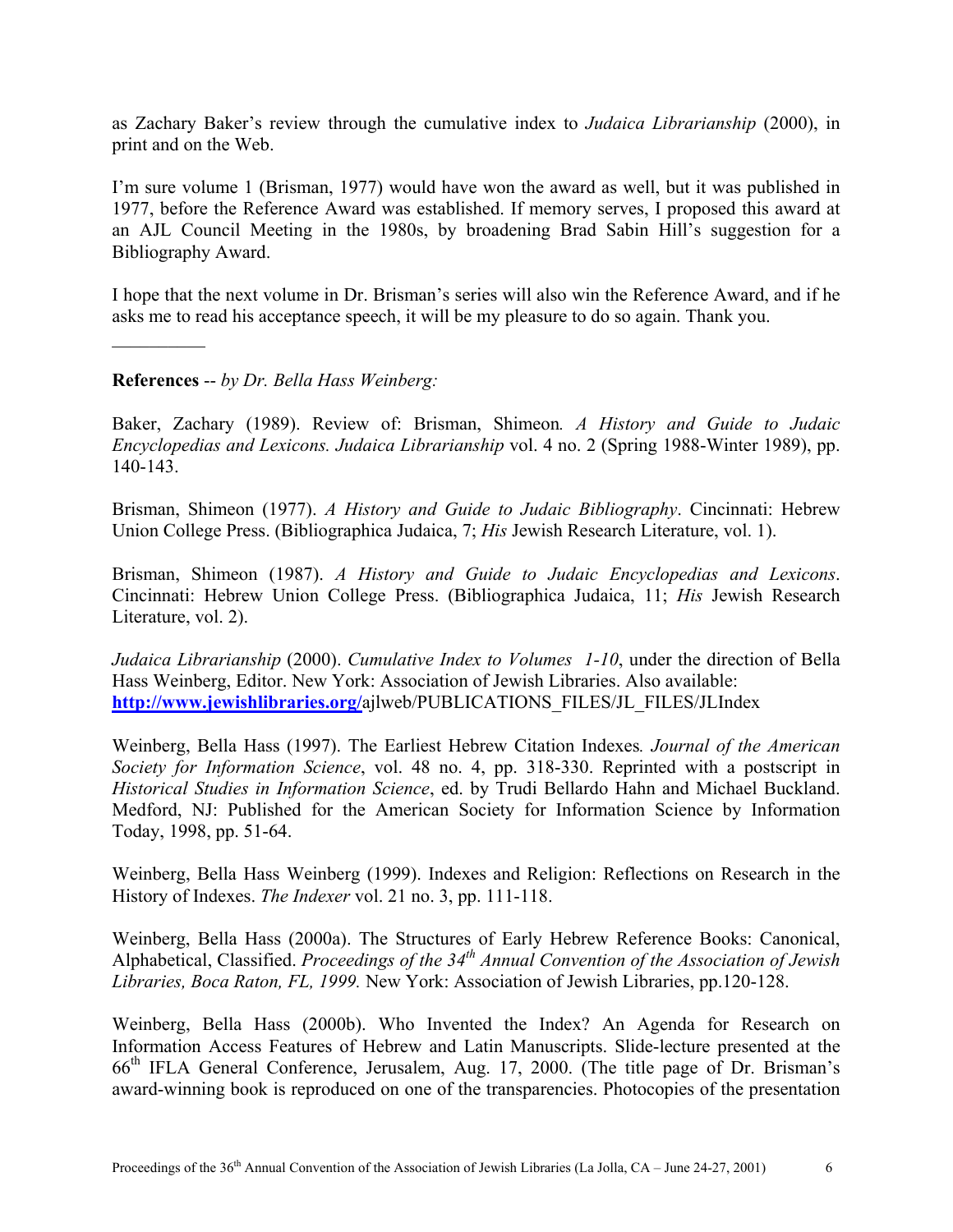text and transparencies are available from the author. An electronic preprint of the paper is available at **http://www.ifla.org/IV/ifla66/papers/081-174e.htm**.)

 $\mathcal{L}_\text{max}$  and  $\mathcal{L}_\text{max}$  and  $\mathcal{L}_\text{max}$  and  $\mathcal{L}_\text{max}$ 

**David G. Hirsch** -- President of the Research & Special Libraries Division of Association of Jewish Libraries, and serves as Jewish & Middle Eastern Studies Bibliographer, Charles E. Young Research Library, UCLA, Los Angeles, CA.

**Bella Hass Weinberg** -- Professor in the Division of Library and Information Science, St. John's University, Jamaica, New York 11439, Fax (718) 990-2071.

 $\mathcal{L}_\text{max}$  and  $\mathcal{L}_\text{max}$  and  $\mathcal{L}_\text{max}$  and  $\mathcal{L}_\text{max}$ 

## **2000 AJL BIBLIOGRAPHY BOOK AWARD Research & Special Libraries Division of the Association of Jewish Libraries**

### *BRATSLAV: AN ANNOTATED BIBLIOGRAPHY*  **By DAVID ASSAF**

**\_\_\_\_\_\_\_\_\_\_** 

Assaf, David. *Bratslav : An Annotated Bibliography : Rabbi Nahman of Bratslav, his life and teachings, the literary legacy of his disciples, Bratslav Hasidism in its context. [Breslav : bibliyografyah muëeret : R. Nahman mi-Breslav, toldotav u-morashto ha-sifrutit, sifre talmidav ve-talmide talmidav, Hasidut Breslav u-sevivoteha]* Yerushalayim : Merkaz Zalman Shazar letoldot Yiöraíel, c2000. ISBN: 9652271454

#### **PRESENTATION OF AWARD TO DAVID ASSAF**

 $\frac{1}{2}$ 

#### *Rita Saccal*

I will read a small introduction of the winner of the 2000 AJL Bibliography Book Award.

Dr. David Assaf is Senior Lecturer in the Department of Jewish History at the Tel Aviv University.

Dr. Assaf was born in Tel Aviv in February 1956. He obtained his B.A., M.A. and Ph.D. -- all in the Department of Jewish History, Hebrew University, Jerusalem -- all with the highest honors of Summa Cum Laude. He also has post-doctorates -- Jewish History Department, Tel Aviv University Council for Higher Education, and The Institute for Advanced Studies of The Hebrew University of Jerusalem, Research group on "Orthodoxy through the 19th Century."

As far as his academic and professional experience is concerned, Dr. Assaf is Senior Lecturer in the Department of Jewish History of the Tel Aviv University. He was Lecturer in the Department of Jewish History, also of Tel Aviv University. He was General Secretary of the World Union of Jewish Studies, and Secretary of the World Congress of Jewish Studies. He was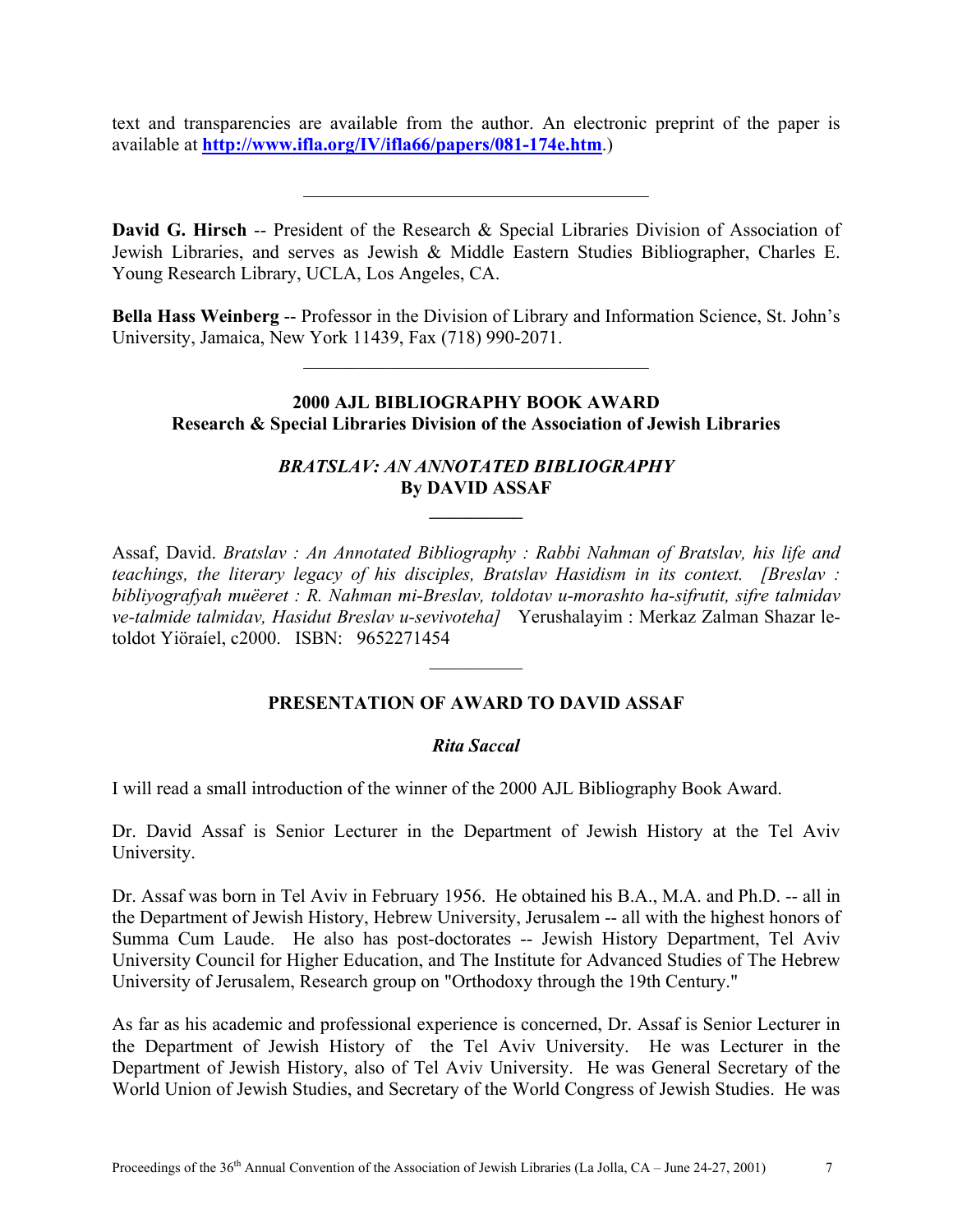in charge of the development and editing of the course: *Polin: The Jews of Eastern Europe: History and Culture*, taught at The Open University of Israel. He was Editor of the annual *Jewish Studies.* He was Director of The Center for Research on the History of Polish Jewry, The Diaspora Research Institute, of the Tel Aviv University. He was a Member of the Board of the Historical Society of Israel

Among Dr. Assaf's major publications, we can find:

*The World of Torah in Poland.* Tel Aviv, The Open University of Israel, 1990, 110 pp.; Unit 5-6 in the course: *Polin - The Jews of Eastern Europe: History and Culture*. Russian Translation: Tel Aviv, The Open University of Israel, 1992, (85 pp.); 1995, pp. 97-238.

*The Regal Way - The Life and Times of Rabbi Israel of Ruzhin.* Jerusalem, The Zalman Shazar Center for Jewish History, 1997, 544 pp. (in Hebrew). English translation will be published by Stanford University Press, California.

*What I have Seen... - The Memoirs of Yechezkel Kotik.* Edited and translated into Hebrew from the Yiddish with an introduction, appendices and extended footnotes, The Diaspora Research Institute, Tel Aviv University,  $1998, 413 + IX$  pp. English translation will be published by Wayne State University Press, Michigan.

*Bratslav: An Annotated Bibliography* - Rabbi Nahman of Bratslav, His Life and Teachings, the Literary Legacy of His Disciples, Bratslav Hasidism in Its Context, Compiled and edited by David Assaf, The Zalman Shazar Center for Jewish History: Jerusalem 2000, XXII+291 pp.

Dr. Assaf has written lots of articles, too many to name here.

He teaches in the following subject areas:

- The Traditional Jewish Society in Eastern Europe, 18th-19th Centuries
- The History of Hasidic Movement
- Family and Everyday Life in Eastern European Jewish Society

Dr. Assaf is currently on a sabbatical at Harvard University.

David Hirsch will accept Dr. David Assaf's award.

# **ACCEPTANCE SPEECH OF DAVID ASSAF**

 $\frac{1}{2}$ 

#### *Read by David G. Hirsch*

### **Some Words From An Outsider**

It is my honor and privilege to have been nominated by the AJL for the award of the year 2000, for my book *Bratslav: An Annotated Bibliography*. I would like to share with you some thoughts, which accompanied me through my work and after. But first allow me to confess to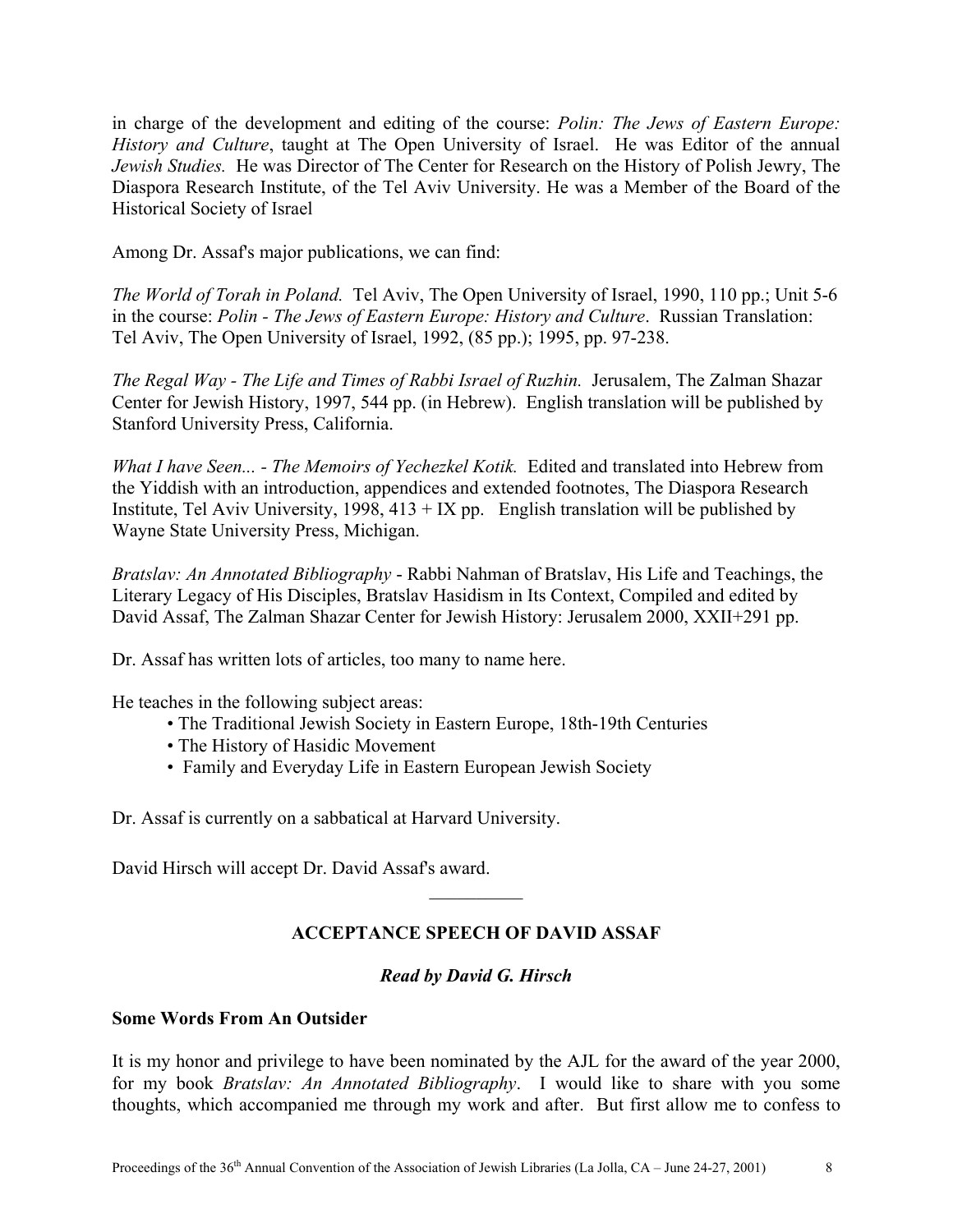you all: I am neither a bibliographer nor a librarian, but a historian, whose main interest is the history of Hasidism in Eastern Europe during the  $19<sup>th</sup>$  century. As an historian I became aware, quite a long time ago, how poor is the state of the hasidic bibliography, especially of the  $19<sup>th</sup>$  and  $20<sup>th</sup>$  centuries, and how much we still need basic tools and facts, such as a systematic bibliography of a certain subject, so that we do not attempt to construct theories out of thin air.

My way to the bibliography began as a result of an article I had published in 1994 on the persecution of Bratslav Hasidim during the 1860s. I found that in this small but still very influential and famous hasidic sect, there is an unbalanced situation between the enormous amount of writing on Rabbi Nachman of Bratslav, the founder of this sect who died in 1810, and his heritage (especially his acclaimed tales), and the poor state of the writing of any kind about the later periods of Bratslav Hasidism, which I found equally fascinating. I decided to keep the bibliographic material I had collected during my research and gradually the list grew bigger and bigger. Soon I found myself in an irreversible situation: I had gathered too much to give up, but there was still much work to be done.

In my work I walk in the footsteps of the celebrated scholar of Jewish mysticism, Professor Gershom Scholem, who also published significant and pioneering studies in Jewish bibliography, such as his *Bibliographia Kabbalistica* (Leipzig 1927). A year later, in 1928, Scholem -- then already in Jerusalem -- presented a special birthday gift to his friend and colleague Martin Buber. It was a small booklet, entitled *Eleh Shemot* (=These are the Names), and in fact it was a comprehensive bibliography of the writings of Bratslav Hasidism: Rabbi Nahman and his disciples. This list comprised only 156 entries, including various editions of the same book. All the books listed by Scholem were Bratslav publications, written from within the sect, by the Hasidim themselves. In my book, however -- seventy years later -- one can find about 1,100 entries, which does not include different editions of the same book. I took upon myself as well the task of listing, classifying, and annotating not only the internal writings of the hasidim themselves, but also all the "external" writings, namely the writings **on** Bratslav, including not only the academic writings but also the popular and journalistic writings, as well as all documented influences and impacts of Bratslav upon belle-lettres, poetry, film, theater, etc. Even a quick glance at the bibliography -- which is multilingual, though the framework and most of the entries are in Hebrew -- will surprisingly reveal how many writers and poets -- even secular and non-Jews -- made use in their writing of elements from the Bratslav legacy.

The last generation has witnessed a huge growth of hasidic writings, especially in the two sects of Lubavich and Bratslav. These two famous hasidic groups, which are far removed from one another in so many ways, do share some common features, notably the unprecedented amount of writings and publications. The field of the history and culture of Hasidism needs reliable annotated bibliographic tools, which will enable scholars to efficiently control these treasures. I hope that my book was a step forward in this endeavor.

Let me conclude with a short quote from a letter the young Gershom Scholem wrote to his mother in 1928, the week his bibliographic booklet on Bratslav was published: "Another book of mine was just published this week. It is small but sweet. Two and a half print sheets in a very fancy printing. It is a bibliography book, and that is why it is not readable for normal people."